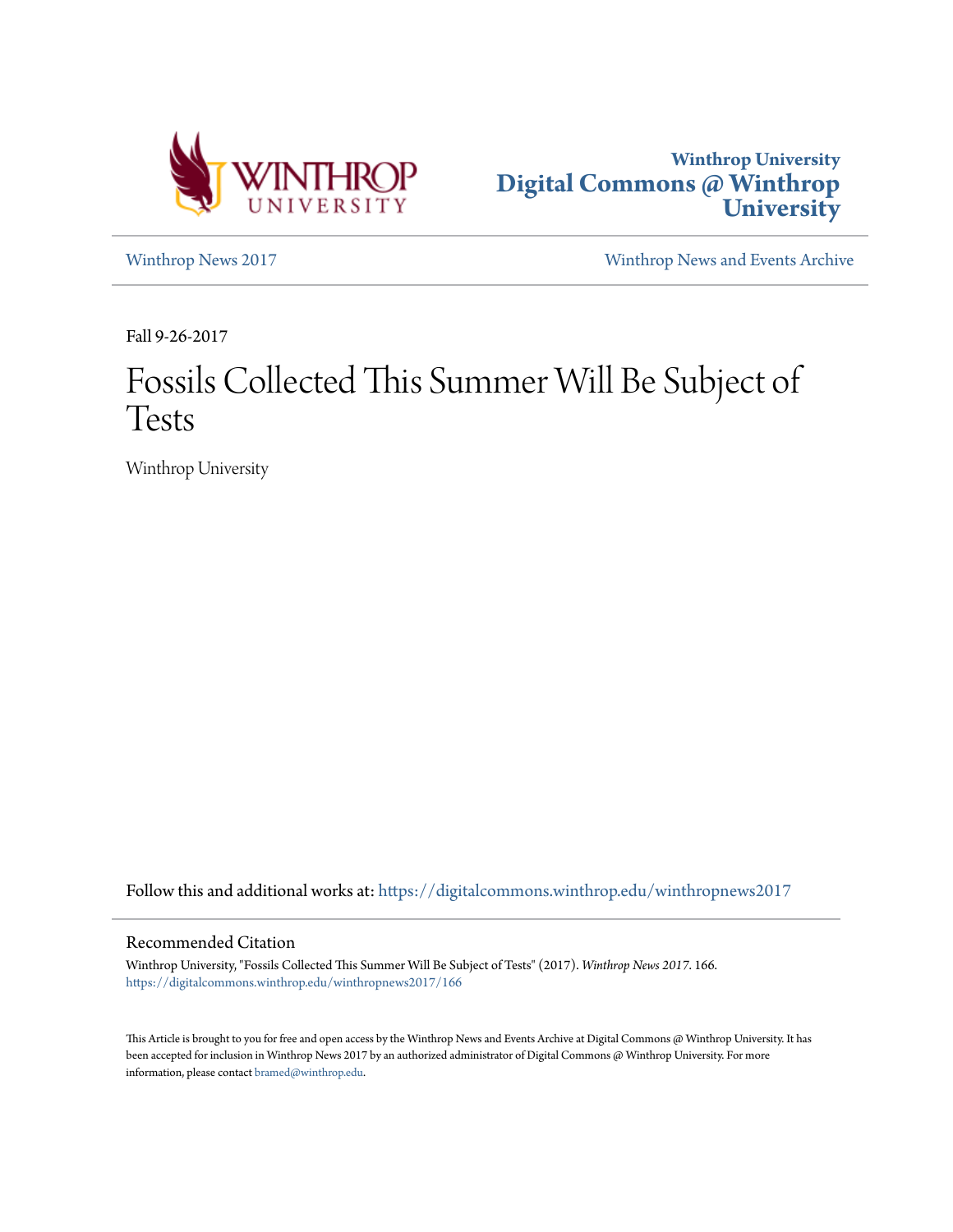

## **ABOUT ADMISSIONS & AID ACADEMICS STUDENT**

09/26/2017

**AFFAIRS ATHLETICS GIVING**

「验費」 **O** SHARE

All News

Archives

RSS News Feeds

Winthrop in the News

# **Fossils Collected This Summer Will Be Subject of Tests**



Faculty member Diana Boyer and two environmental science majors, Tim Swartz, left, and Ty Robbins, took a 13-day trip in June to Utah and Nevada.

# **Quick Facts**

**Boyer and two environmental science majors,** Tim Swartz and Ty Robbins, took a 13-day trip in June to Utah and Nevada to collect rock samples on federal lands believed to have been the site of mass extinctions.

**The Winthrop study focuses on comparing the** biological and chemical signs before, during and after the extinctions to better understand what caused them.

ROCK HILL, SOUTH CAROLINA – Winthrop University Associate Professor Diana Boyer and her geology students hope to answer some questions about **ancient climate change** and **extinction** through tests run on fossils collected this summer out West.

Boyer and two environmental science majors, **Tim Swartz** and **Ty Robbins**, took a 13-day trip in June to Utah and Nevada to collect rock samples on federal lands believed to have been the site of mass extinctions. Along the way they also stopped at the **Great Basin National Park** in Nevada, **Dinosaur National Monument** in Colorado and the **Grand Canyon**.

Geologists have found evidence that there were a series

of major and small extinction events about 375 million years ago during a period known as the **Late Devonian**. The extinctions resulted in a dramatic loss of life on a global scale and forever changed marine communities.

"This interval is very exciting to study because it is unclear what caused these extinctions. It could have been **climate change** or associated **low oxygen levels in the oceans**, and we are setting out to test those hypotheses," Boyer said.

This study focuses on comparing the **biological and chemical signs** before, during and after the extinctions to better understand what caused them. Almost all of North America during this period was under a shallow sea where fish and invertebrate shelled critters thrived, said Boyer.

She hopes that Winthrop's research can contribute to a shared body of knowledge, and potentially reveal that the ancient causes of the extinctions have parallels to **current changes** in modern oceans.

At Winthrop since 2016, Boyer conducts research on understanding ancient depositional conditions, in particular those associated with low oxygen conditions preserved in black shales. The June trip was the first geological trip for Boyer out West with students to look at Devonian rocks, though she has studied fossil communities in black shale deposits in New York and Ohio.

"With the number of samples we collected this summer, we can be busy for a few years," Boyer said.

Both students conducted independent studies with Boyer in the spring to prepare for their trip out West, and one is continuing research this fall examining the signal of carbon isotopes through the Hangenberg extinction event. Other research will focus on the types of animal life, preserved as body